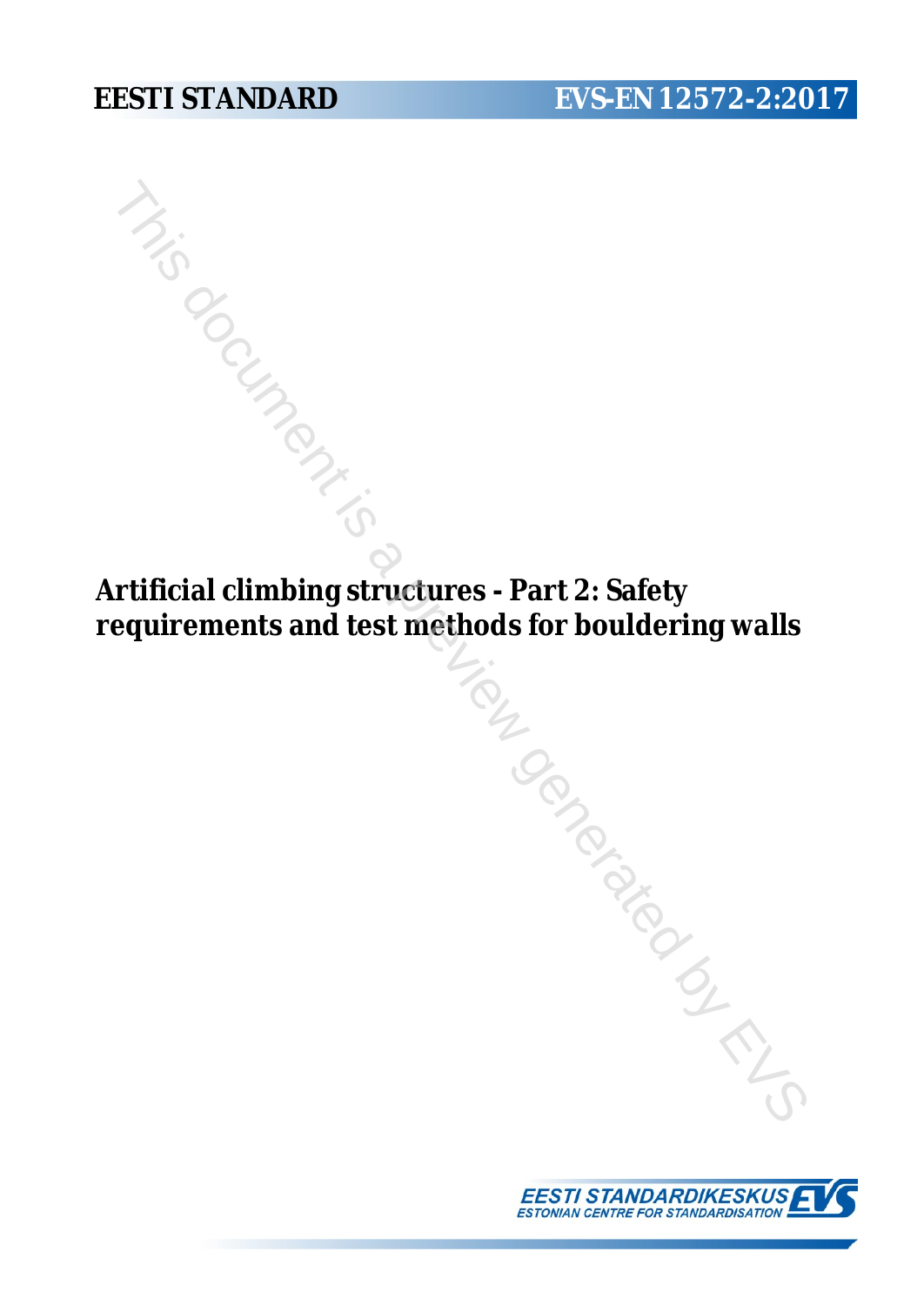#### **EESTI STANDARDI EESSÕNA NATIONAL FOREWORD**

| See Eesti standard<br>EVS-EN<br>12572-2:2017<br>sisaldab Euroopa standardi EN 12572-2:2017<br>ingliskeelset teksti.                                                                                                    | This Estonian standard EVS-EN 12572-2:2017<br>consists of the English text of the European<br>standard EN 12572-2:2017.                     |  |
|------------------------------------------------------------------------------------------------------------------------------------------------------------------------------------------------------------------------|---------------------------------------------------------------------------------------------------------------------------------------------|--|
| Standard<br>sellekohase<br>on jõustunud<br>teate  <br>avaldamisega EVS Teatajas                                                                                                                                        | This standard has been endorsed<br>with a<br>notification published in the official bulletin of the<br>Estonian Centre for Standardisation. |  |
| Euroopa standardimisorganisatsioonid on teinud<br>Euroopa<br>standardi rahvuslikele<br>liikmetele<br>kättesaadavaks 11.01.2017.                                                                                        | Date of Availability of the European standard is<br>11.01.2017.                                                                             |  |
| Standard<br>kättesaadav<br>Eesti<br>on<br>Standardikeskusest.                                                                                                                                                          | The standard is available from the Estonian Centre<br>for Standardisation.                                                                  |  |
| Tagasisidet standardi sisu kohta on võimalik edastada, kasutades EVS-i veebilehel asuvat tagasiside<br>vormi või saates e-kirja meiliaadressile <u>standardiosakond@evs.ee</u> .                                       |                                                                                                                                             |  |
| ICS 97.220.10                                                                                                                                                                                                          |                                                                                                                                             |  |
| Standardite reprodutseerimise ja levitamise õigus kuulub Eesti Standardikeskusele                                                                                                                                      |                                                                                                                                             |  |
| Andmete paljundamine, taastekitamine, kopeerimine, salvestamine elektroonsesse süsteemi või edastamine ükskõik millises<br>vormis või millisel teel ilma Eesti Standardikeskuse kirjaliku loata on keelatud.           |                                                                                                                                             |  |
| .<br>Kui Teil on küsimusi standardite autorikaitse kohta, võtke palun ühendust Eesti Standardikeskusega:<br>Koduleht www.evs.ee; telefon 605 5050; e-post info@evs.ee                                                  |                                                                                                                                             |  |
| The right to reproduce and distribute standards belongs to the Estonian Centre for Standardisation                                                                                                                     |                                                                                                                                             |  |
| No part of this publication may be reproduced or utilized in any form or by any means, electronic or mechanical, including<br>photocopying, without a written permission from the Estonian Centre for Standardisation. |                                                                                                                                             |  |
| If you have any questions about copyright, please contact Estonian Centre for Standardisation:                                                                                                                         |                                                                                                                                             |  |
|                                                                                                                                                                                                                        |                                                                                                                                             |  |

#### ICS 97.220.10

Homepage [www.evs.ee](http://www.evs.ee/); phone +372 605 5050; e-mail info@evs.ee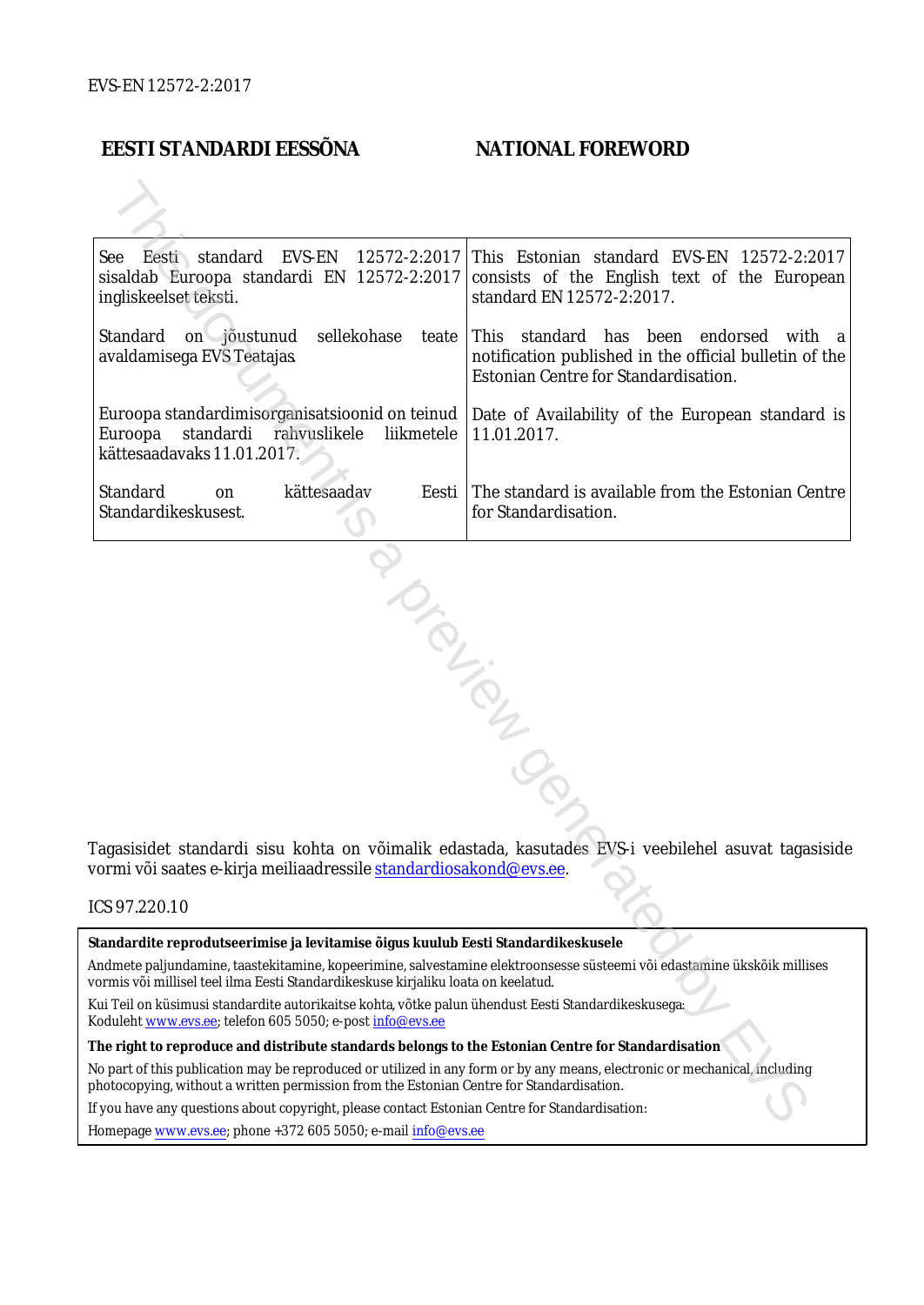# EUROPEAN STANDARD NORME EUROPÉENNE EUROPÄISCHE NORM

## **EN 12572-2**

January 2017

ICS 97.220.10 Supersedes EN 12572-2:2008

English Version

## Artificial climbing structures - Part 2: Safety requirements and test methods for bouldering walls

Structures artificielles d'escalade - Partie 2 : Exigences de sécurité et méthodes d'essai relatives aux pans et blocs d'escalade

Künstliche Kletteranlagen - Teil 2: Sicherheitstechnische Anforderungen und Prüfverfahren für Boulderwände

This European Standard was approved by CEN on 29 October 2016.

CEN members are bound to comply with the CEN/CENELEC Internal Regulations which stipulate the conditions for giving this European Standard the status of a national standard without any alteration. Up-to-date lists and bibliographical references concerning such national standards may be obtained on application to the CEN-CENELEC Management Centre or to any CEN member.

This European Standard exists in three official versions (English, French, German). A version in any other language made by translation under the responsibility of a CEN member into its own language and notified to the CEN-CENELEC Management Centre has the same status as the official versions.

CEN members are the national standards bodies of Austria, Belgium, Bulgaria, Croatia, Cyprus, Czech Republic, Denmark, Estonia, Finland, Former Yugoslav Republic of Macedonia, France, Germany, Greece, Hungary, Iceland, Ireland, Italy, Latvia, Lithuania, Luxembourg, Malta, Netherlands, Norway, Poland, Portugal, Romania, Serbia, Slovakia, Slovenia, Spain, Sweden, Switzerland, Turkey and United Kingdom.



EUROPEAN COMMITTEE FOR STANDARDIZATION COMITÉ EUROPÉEN DE NORMALISATION EUROPÄISCHES KOMITEE FÜR NORMUNG

**CEN-CENELEC Management Centre: Avenue Marnix 17, B-1000 Brussels**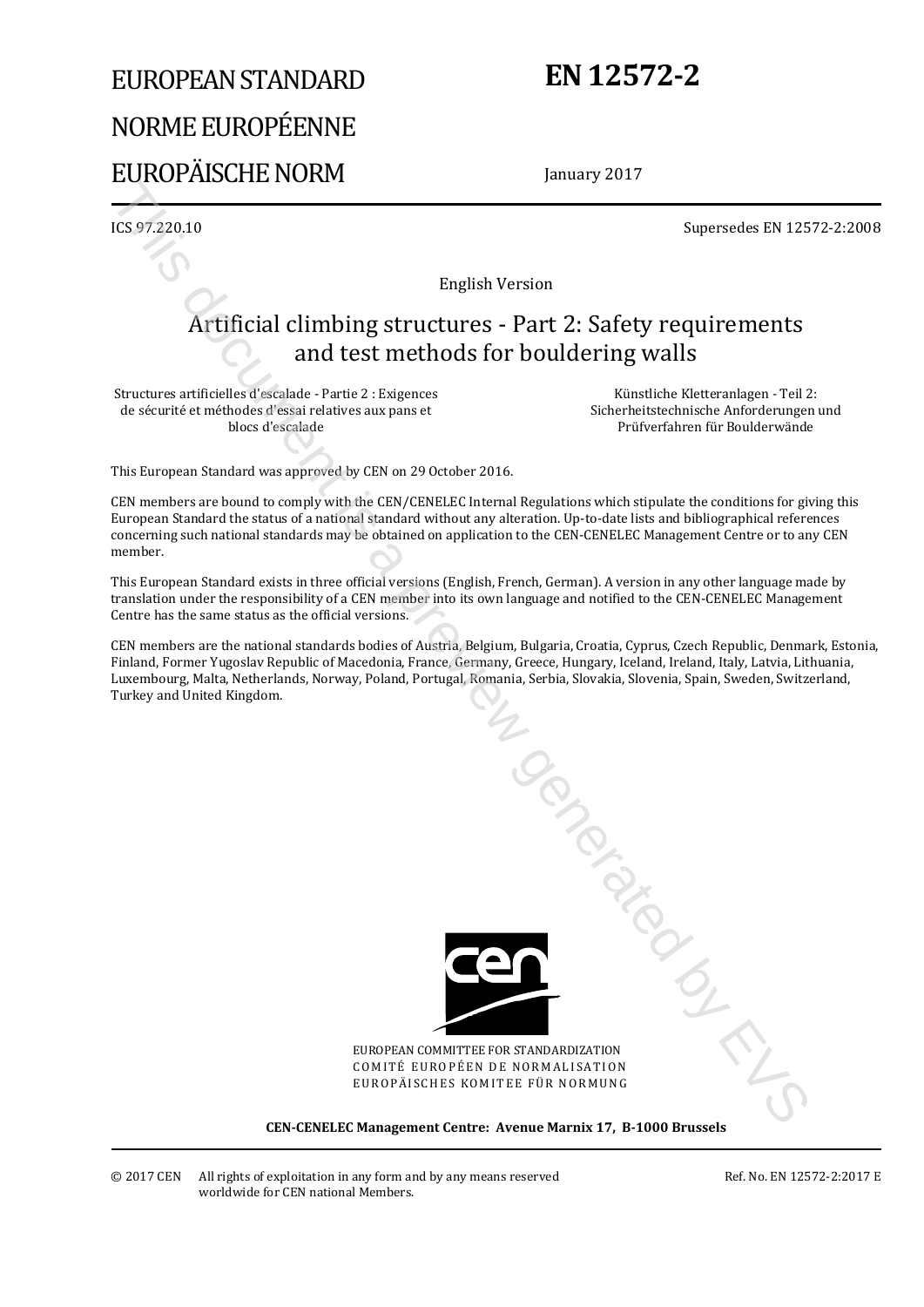# Contents

| 1                       |                                                                                     |  |
|-------------------------|-------------------------------------------------------------------------------------|--|
| $\overline{2}$          |                                                                                     |  |
| 3                       |                                                                                     |  |
| $\overline{\mathbf{4}}$ |                                                                                     |  |
| 4.1                     |                                                                                     |  |
| 4.2                     |                                                                                     |  |
| 4.2.1                   |                                                                                     |  |
| 4.2.2                   |                                                                                     |  |
| 4.3                     |                                                                                     |  |
| 4.3.1                   |                                                                                     |  |
| 4.3.2                   |                                                                                     |  |
| 4.4<br>4.5              |                                                                                     |  |
| 4.6                     |                                                                                     |  |
| 4.7                     |                                                                                     |  |
| 4.8                     |                                                                                     |  |
| 4.9                     |                                                                                     |  |
| 5                       |                                                                                     |  |
| 6                       |                                                                                     |  |
| 7                       |                                                                                     |  |
|                         |                                                                                     |  |
|                         | Annex B (normative) Method of calculating of structural integrity and stability  13 |  |
|                         |                                                                                     |  |
|                         |                                                                                     |  |
|                         |                                                                                     |  |
|                         |                                                                                     |  |
|                         |                                                                                     |  |
|                         | 25                                                                                  |  |
|                         | LANCE                                                                               |  |
|                         |                                                                                     |  |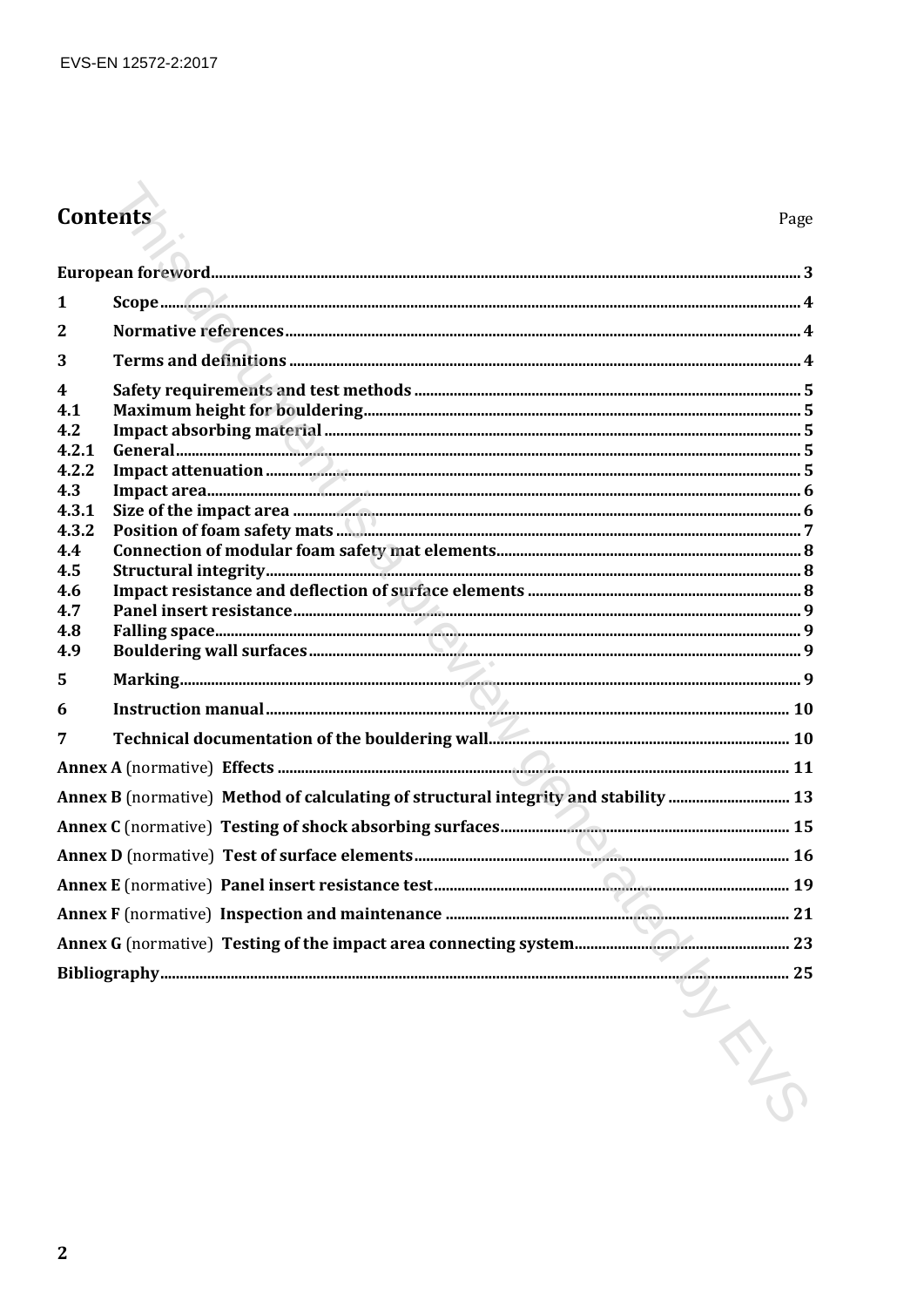### **European foreword**

This document (EN 12572-2:2017) has been prepared by Technical Committee CEN/TC 136 "Sports, playground and other recreational facilities and equipment", the secretariat of which is held by DIN.

This European Standard shall be given the status of a national standard, either by publication of an identical text or by endorsement, at the latest by July 2017, and conflicting national standards shall be withdrawn at the latest by July 2017.

Attention is drawn to the possibility that some of the elements of this document may be the subject of patent rights. CEN shall not be held responsible for identifying any or all such patent rights.

This document supersedes EN 12572-2:2008.

This standard EN 12572, *Artificial climbing structures*, consists of the following parts:

- *Part 1: Safety requirements and test methods for ACS with protection points*
- *Part 2: Safety requirements and test methods for bouldering walls*
- *Part 3: Safety requirements and test methods for climbing holds*

The following changes have been made in comparison with EN 12572-2:2008:

- Table regarding "Shock absorbing" has been added;
- Table regarding "Size of the impact area" has been added;
- Test for shock absorbing surfaces has been added;
- Structural integrity and impact resistance modified

According to the CEN-CENELEC Internal Regulations, the national standards organisations of the following countries are bound to implement this European Standard: Austria, Belgium, Bulgaria, Croatia, Cyprus, Czech Republic, Denmark, Estonia, Finland, Former Yugoslav Republic of Macedonia, France, Germany, Greece, Hungary, Iceland, Ireland, Italy, Latvia, Lithuania, Luxembourg, Malta, Netherlands, Norway, Poland, Portugal, Romania, Serbia, Slovakia, Slovenia, Spain, Sweden, Switzerland, Turkey and the United Kingdom. This document (EN 12572-2:2017) has been prepared by Technical Committee CEN/TC 136<br>phyground and other recreational facilities and equipment", the secretariat of which is held by D<br>fits European Standard shall be given t